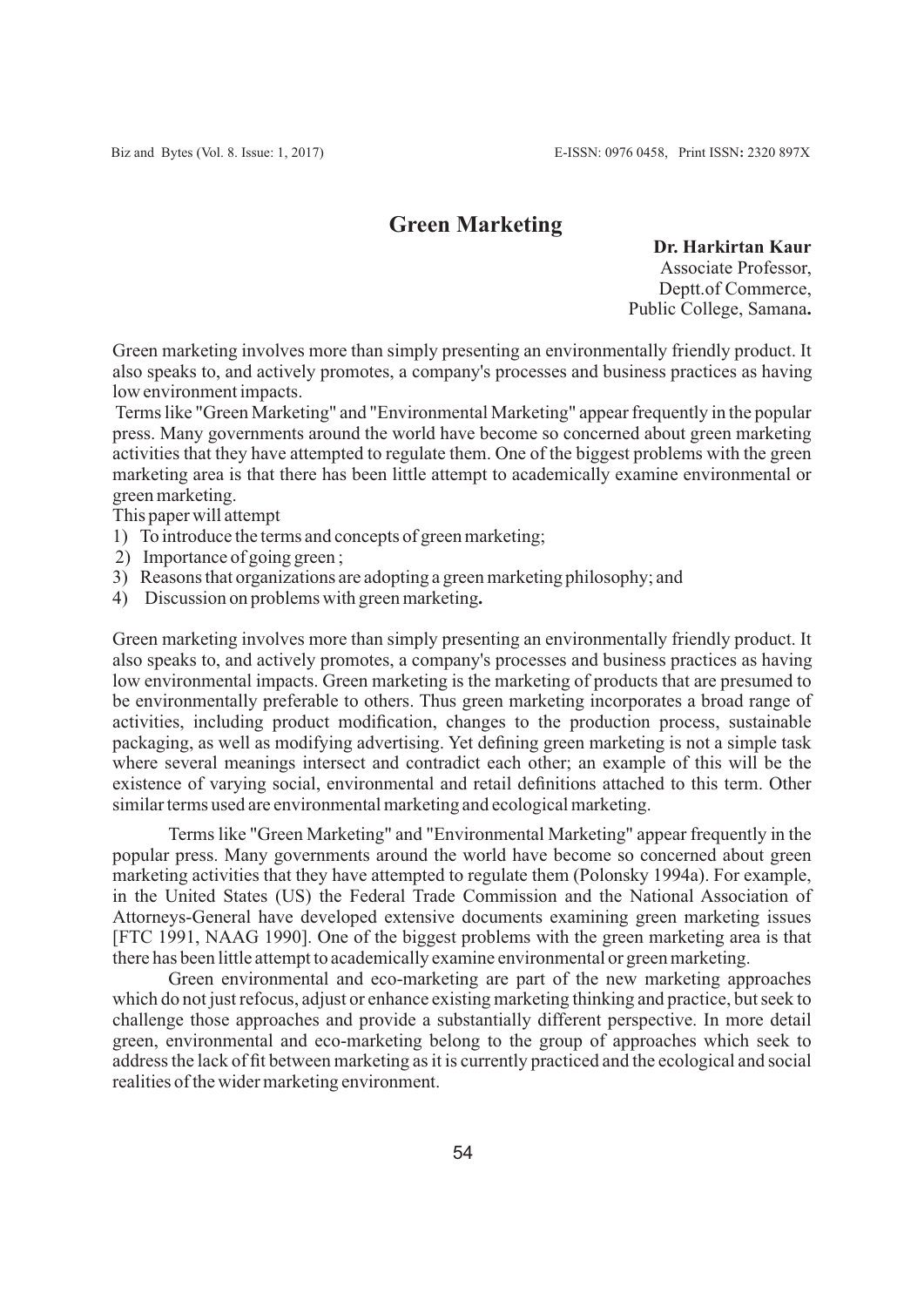Majority of people believe that green marketing refers solely to the promotion or advertising of products with environmental characteristics. Terms like Phosphate Free, Recyclable, Refillable, Ozone Friendly, and Environmentally Friendly are some of the things consumers most often associate with green marketing. While these terms are green marketing claims, in general green marketing is a much broader concept, one that can be applied to consumer goods, industrial goods and even services. For example, around the world there are resorts that are beginning to promote themselves as "ecotourist" facilities, i.e., facilities that "specialize" in experiencing nature or operating in a fashion that minimizes their environmental impact [May 1991, Ingram and Durst 1989, Troumbis 1991].

Thus green marketing incorporates a broad range of activities, including product modification, changes to the production process, packaging changes, as well as modifying advertising. Yet defining green marketing is not a simple task. Indeed the terminology used in this area has varied, it includes: Green Marketing, Environmental Marketing and Ecological Marketing. While green marketing came into prominence in the late 1980s and early 1990s, it was first discussed much earlier.

This early definition has three key components,

1) it is a subset of the overall marketing activity;

2) it examines both the positive and negative activities; and definition it should be noted

3) a narrow range of environmental issues are examined.

While this definition is a useful starting point, to be comprehensive green marketing needs to be more broadly defined. Before providing an alternative that no one definition or terminology has been universally accepted. This lack of consistency is a large part of the problem, for how can an issue be evaluated if all researchers have a different perception of what they are researching.

Green or Environmental Marketing consists of all activities designed to generate and facilitate any exchanges intended to satisfy human needs or wants, such that the satisfaction of these needs and wants occurs, with minimal detrimental impact on the natural environment.

# **Some Leaders In Green Marketing Include:**

- $\triangleright$  Use recycled materials in product production
- $\triangleright$  Use green energy (such as wind and geothermal)
- $\triangleright$  Reduce production waste (in both energy and materials)
- $\triangleright$  Use eco-friendly methods, including sustainable and organic agriculture
- $\triangleright$  Buy/sell locally reducing transportation energy
- $\triangleright$  Reduce product packaging
- $\triangleright$  make product reusable & recyclable

## **Challenges**

Therefore one of the first challenges of effective green marketing is establishing credibility through a comprehensive plan. Second, green marketing has to be business-wide. It does no good to advertise the green properties of a product if the company's production and distribution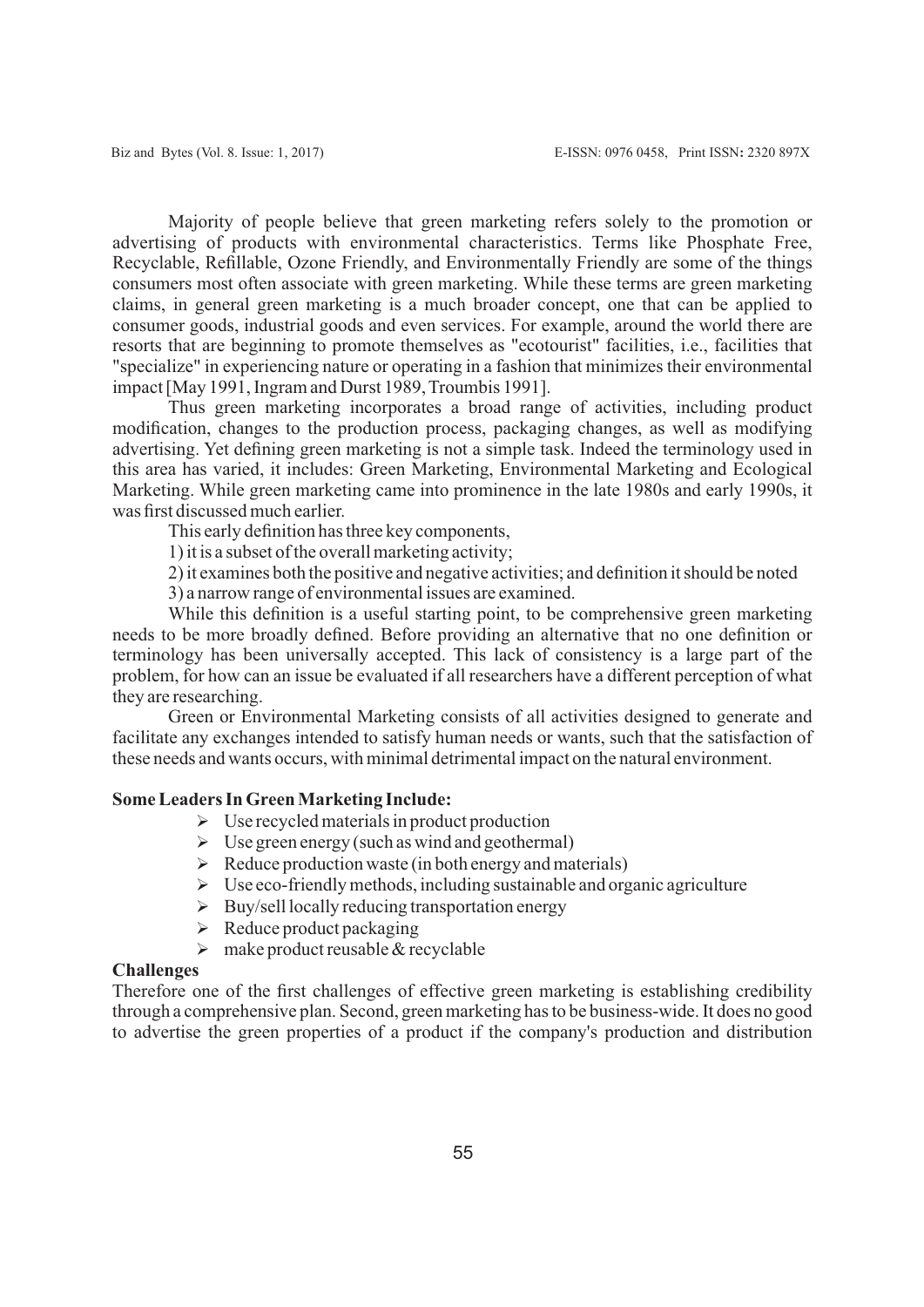entirely ignore environmental concerns. Third, it has to be honest; unsubstantiated claims should be avoided. Fourth , it should be transparent. Consumers need information about a business to evaluate its claims and reputation; therefore, the business should promote awareness of its products' histories, including origin and manufacturing. Fourth, a product can be certified green by a third party (see Popular Green Certifications). Some companies do self-certification; however, for that to be credible, a third party needs to be able to review and approve their certification processes.There are many options for green certification—some 400, at least—with some devoted to single qualities (made from recycled components, or being energy efficient) and others evaluating multiple attributes. The most intense certifications involve Life Cycle Assessments, which examine the methods and energy that goes into producing a product, the product itself, and the future consequences of the product (such as its length of use, and if it can be recycled). If materials for a particular product must be purchased from another company, some life-cycle assessments will extend their evaluation to that company's processes as well.

In pursuing any type of green certification, companies should avoid "rubber stamp" certifications, or trying to pass off internal certification as a third-party endorsement. Such tactics may have an initial pay-off, but are bound to result in backlash. In addition, green messaging on products should be clear. A statement like "ingredients include biodegradable surfactants (anionic and nonionic) and enzymes" (found on a Tide bottle) can provoke more skepticism than confidence. "Green" can encompass many things—water/land conservation, recycling, nontoxic chemicals, reduced carbon footprint, sustainable agriculture—so it's important to identify how exactly a particular product or brand is green. *(See also* Marketing Laundry Detergent)

Marketers must also remember that green virtues compete against other factors (such as quality and price), and generally cannot be sold on their own. Effective individual product marketing will focus on direct benefits (like health) first, adding the environmental benefits as icing on the cake. Meanwhile, marketers must make sure that these environmental benefits do not compromise the product's value. For example, when SunChips offered a new bag that composted easily, but produced more noise (enough to interfere with television-watching), consumers rejected the product. To them, the value of eating chips from the bag without noise was more important than the value of composting the bag.

Finally, marketers must make sure that green products are being delivered to the right markets. For example, higher-priced green products are not likely to sell well in Walmart stores, where the average customer has only \$65 dollars a week for groceries. However, they may sell extraordinarily well in an upscale San Francisco neighborhood, where residents have more disposable cash in addition to a local culture that promotes environmental consciousness.

#### **Opportunities**:

It appears that all types of consumers, both individual and industrial are becoming more concerned and aware about the natural environment. In a 1992 study of 16 countries, more than 50% of consumers in each country, other than Singapore, indicated they were concerned about the environment [Ottman 1993]. A 1994 study in Australia found that 84.6% of the sample believed all individuals had a responsibility to care for the environment. A further 80% of this sample indicated that they had modified their behavior, including their purchasing behavior, due to environmental reasons [EPA-NSW 1994]. As demands change, many firms see these changes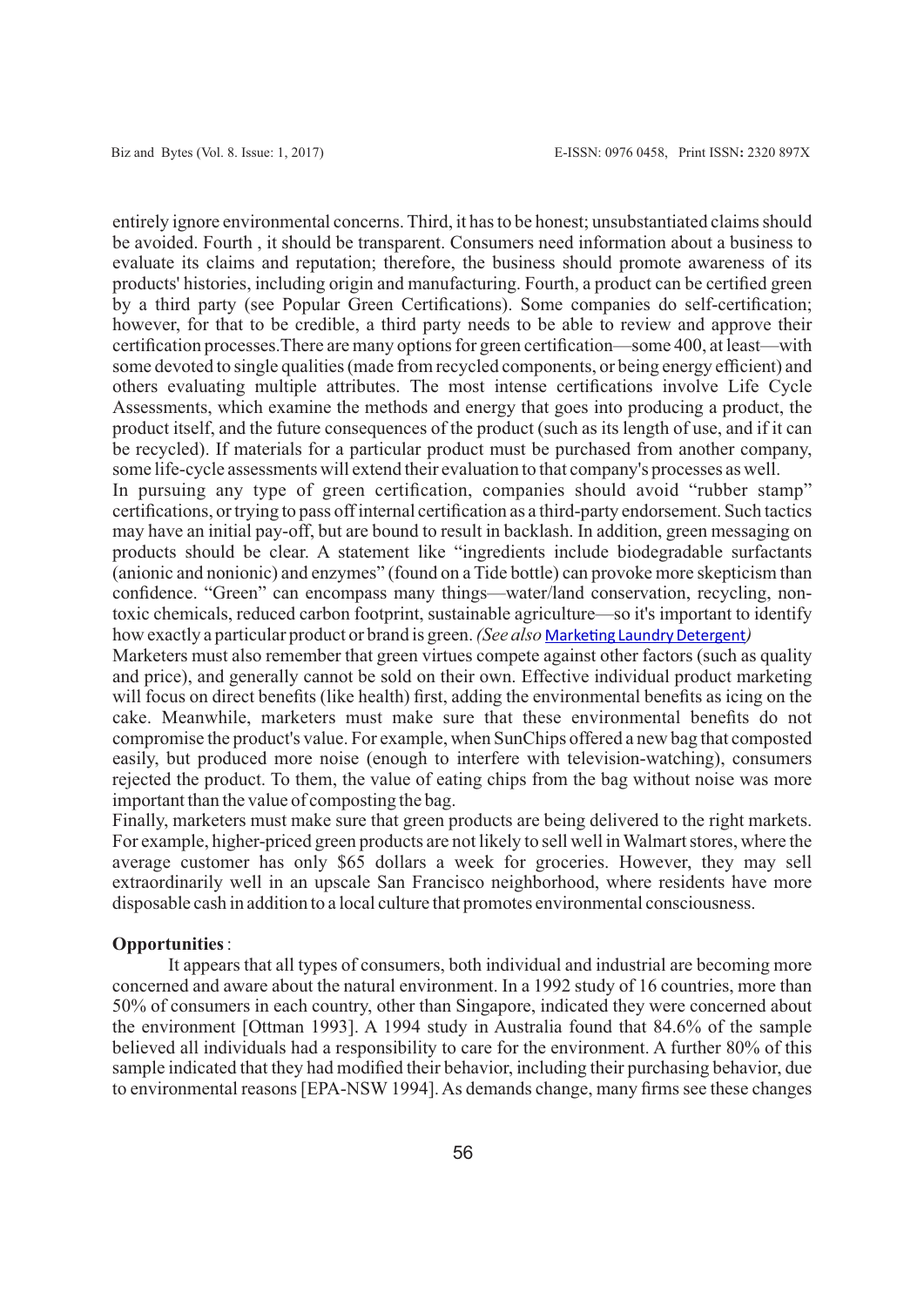as an opportunity to be exploited.

Given these figures, it can be assumed that firms marketing goods with environmental characteristics will have a competitive advantage over firms marketing non-environmentally responsible alternatives. There are numerous example of firms who have strived to become more environmentally responsible, in an attempt to better satisfy their consumer needs.

McDonald's replaced its clam shell packaging with waxed paper because of increased consumer concern relating to polystyrene production and Ozone depletion [Gifford 1991, Hume 1991].

Tuna manufacturers modified their fishing techniques because of the increased concern over driftnet fishing, and the resulting death of dolphins [Advertising Age 1991].

# **Social Responsibility**

Many firms are beginning to realize that they are members of the wider community and therefore must behave in an environmentally responsible fashion. This translates into firms that believe they must achieve environmental objectives as well as profit related objectives. This results in environmental issues being integrated into the firm's corporate culture. Firms in this situation can take two perspectives; 1) they can use the fact that they are environmentally responsible as a marketing tool; or 2) they can become responsible without promoting this fact.

## **Governmental Pressure**

As with all marketing related activities, governments want to "protect" consumers and society; this protection has significant green marketing implications. Governmental regulations relating to environmental marketing are designed to protect consumers in several ways,

1) reduce production of harmful goods or byproducts;

2) modify consumer and industry's use and/or consumption of harmful goods; or

3) ensure that all types of consumers have the ability to evaluate the environmental composition of goods.

Governments establish regulations designed to control the amount of hazardous wastes produced by firms. Many by-products of production are controlled through the issuing of various environmental licenses, thus modifying organizational behavior. In some cases governments try to "induce" final consumers to become more responsible. For example, some governments have introduced voluntary curb-side recycling programs, making it easier for consumers to act responsibly. In other cases governments tax individuals who act in an irresponsible fashion. For example in Australia there is a higher gas tax associated with leaded petrol.

# **CompetitivePressure**

Another major force in the environmental marketing area has been firms' desire to maintain their competitive position. In many cases firms observe competitors promoting their environmental behaviors and attempt to emulate this behavior. In some instances this competitive pressure has caused an entire industry to modify and thus reduce its detrimental environmental behavior. For example, it could be argued that Xerox's "Revive 100% Recycled paper" was introduced a few years ago in an attempt to address the introduction of recycled photocopier paper by other manufacturers. In another example when one tuna manufacture stopped using driftnets the others followed suit [Advertising Age 1991]